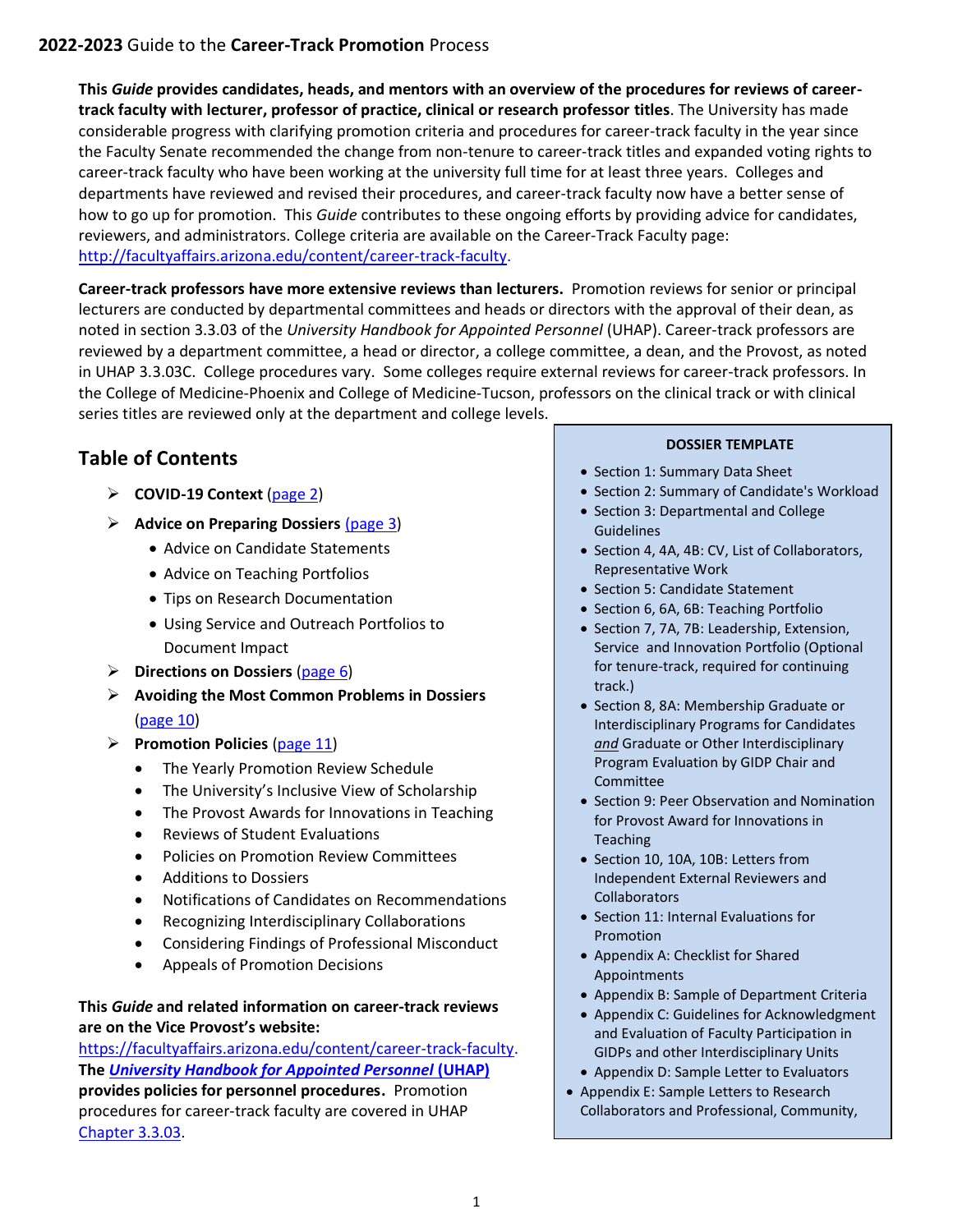# <span id="page-1-0"></span>**COVID-19 Context**

The global pandemic crisis of COVID-19 has created many challenges for faculty. Following are some updates on changes in the promotion process during 2022-2023 as impacted by the global pandemic.

- 1. **Deadlines** for 2022-2023 Career-track promotion dossiers to the university level for review are due *Friday, December 9th, 2022.*
- 2. *Student Course Surveys and Peer Observations during Spring 2020 and Fall 2020:* Given the unexpected changes in teaching format these semesters and the stay of releasing Student Course Surveys, if candidates did conduct their own student evaluations for the given semesters, these can be included in the section 6A. There will be no penalty to candidates if student evaluations are not provided for the semesters in 2020. Department and unit committees need to keep in mind the university did not release or require teaching observations or student evaluations to be conducted due to the pandemics.
- 3. *Section 2A: Pandemic Impact Statement is Required for 2022-2023:* This subsection was initially added last year to provide faculty an opportunity to describe the impact of the global pandemics on their workload assignment or trajectory of their scholarly activity, teaching, service, clinical activities, extension activities, or administrative roles. Please see [link here](https://facultyaffairs.arizona.edu/sites/default/files/2022-23_02A_CT_CSP_PT_Pandemic%20Impact%20Statement.pdf) for more details and tips for completing this new section.
- 4. *Revisions to the Required Template Letter to Independent External Reviewers (if applicable for review).* Changes have been made to the cover letter for external reviewers to address the pandemic context and to describe the pandemic statement that is now required for all candidates.
- 5. We are dedicated to improving **Equity** in the promotion process. We will work with review committees, department heads, and deans to consider how the global pandemic may have disproportionately impacted women and minorities. We will be adding new information on this topic into our training for department heads and promotion review committees.

Given growing evidence that COVID-19 has had a disproportionate impact on women, underrepresented ethnic/racial/sexual groups, family caregivers, and those with health risks, we recognize that more than ever it is critical to acknowledge and consider issues of equity, diversity and inclusivity in the review of promotion materials. Moreover, individuals should not be penalized for adjusted work schedules, modified duties, or changes to research and creative momentum due to the extraordinary obstacles to everyday life that have resulted from the pandemic. However, we also acknowledge that unexpected changes in scholarly work, teaching, and service may lead to new and unexpected innovations and breakthroughs that have significant societal impact and which should be viewed in the light of the context of COVID-19, even if they do not follow a traditional pathway. As such, we call on all administrative leaders and review committees to not only recognize and mitigate these concerns, but also to proactively seek opportunities for resource reallocation and infrastructure investments to support the professional development and promotion process for all faculty. Here you can find some recent articles for more details on the gendered impact of COVID-19 on research and publishing. Considerations for review committees include:

- 1. [https://www.insidehighered.com/news/2020/04/21/early-journal-submission-data-suggest-covid-19](https://www.insidehighered.com/news/2020/04/21/early-journal-submission-data-suggest-covid-19-tanking-womens-research-productivity) [tanking-womens-research-productivity](https://www.insidehighered.com/news/2020/04/21/early-journal-submission-data-suggest-covid-19-tanking-womens-research-productivity)
- 2. <https://www.nature.com/articles/d41586-020-01294-9>
- 3. [https://www.thelily.com/women-academics-seem-to-be-submitting-fewer-papers-during-coronavirus-never](https://www.thelily.com/women-academics-seem-to-be-submitting-fewer-papers-during-coronavirus-never-seen-anything-like-it-says-one-editor/)[seen-anything-like-it-says-one-editor/](https://www.thelily.com/women-academics-seem-to-be-submitting-fewer-papers-during-coronavirus-never-seen-anything-like-it-says-one-editor/)
- 4. [https://www.natureindex.com/news-blog/decline-women-scientist-research-publishing-production](https://www.natureindex.com/news-blog/decline-women-scientist-research-publishing-production-coronavirus-pandemic)[coronavirus-pandemic](https://www.natureindex.com/news-blog/decline-women-scientist-research-publishing-production-coronavirus-pandemic)
- 5. <https://voxeu.org/article/who-doing-new-research-time-covid-19-not-female-economists>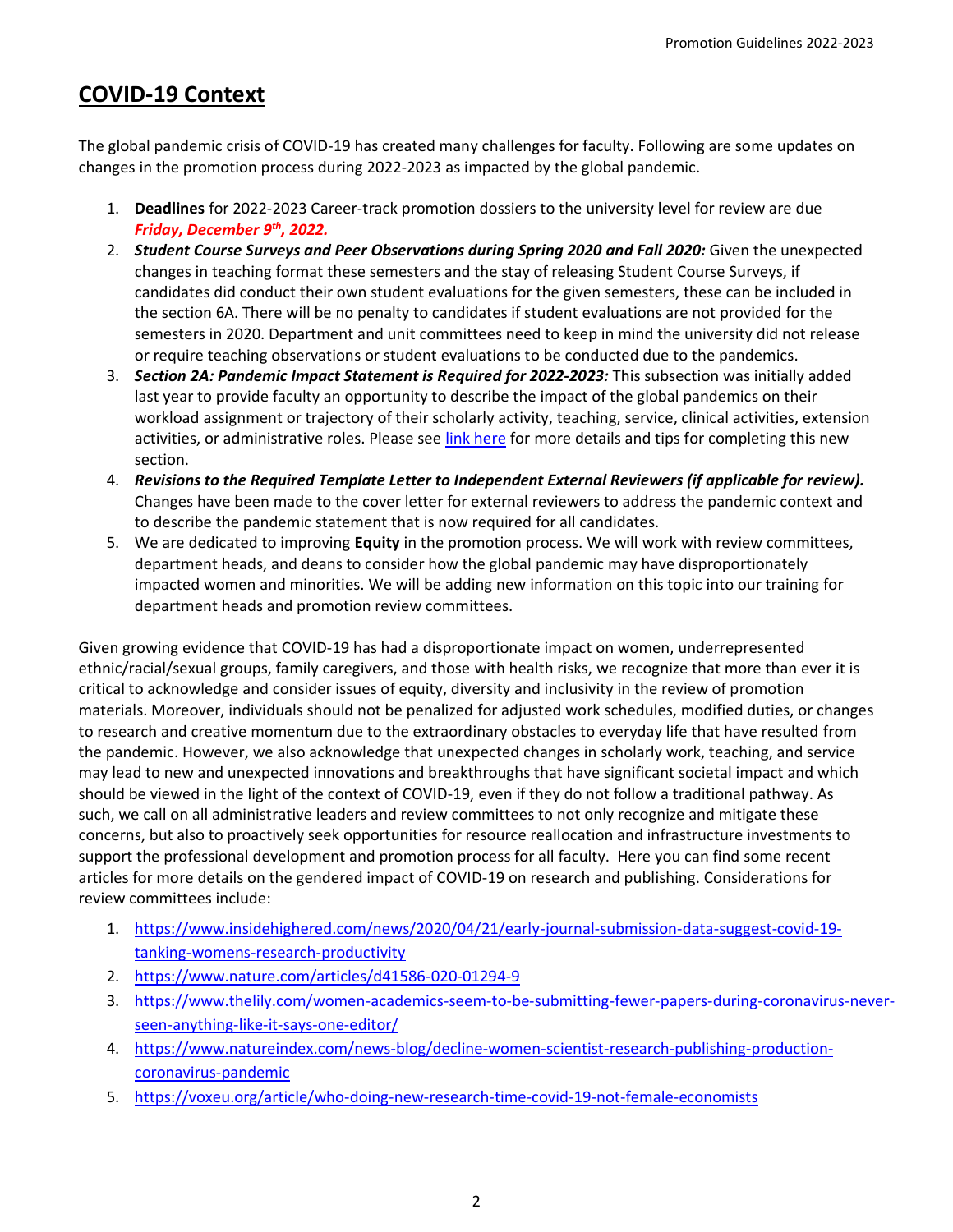- 6. [https://www.theguardian.com/education/2020/may/12/womens-research-plummets-during-lockdown-but](https://www.theguardian.com/education/2020/may/12/womens-research-plummets-during-lockdown-but-articles-from-men-increase)[articles-from-men-increase](https://www.theguardian.com/education/2020/may/12/womens-research-plummets-during-lockdown-but-articles-from-men-increase)
- 7. <https://blogs.scientificamerican.com/voices/scientist-mothers-face-extra-challenges-in-the-face-of-covid-19/>

# **Advice on Preparing Dossiers**

Faculty Affairs offers workshops in the early Spring on dossier preparation for candidates of all tracks as well as review committees, department heads, chairs or directors. Please see our link for information on previous workshops, as well as materials and resources:<https://facultyaffairs.arizona.edu/promotion-workshops>

## **Advice on Candidate Statements**

The Candidate Statement is an opportunity to detail your scholarly activity, teaching and service. There is no more than five pages allotted for the Candidate Statement. Please see the lin[k here](https://facultyaffairs.arizona.edu/promotion-workshops) to review the full power point slides from the Candidate Statement workshop provided by Faculty Affairs.

The Candidate Statement includes an overview of the progress and impact of your scholarly activity**,** as well as the principles that guide the teaching and service contributions detailed in your Teaching Portfolio and your Service and Outreach Portfolio.

The Candidate Statement is an opportunity to tell the story of your work over your period in rank; as such, it is much more than a laundry list of the activities that are already indicated in the curriculum vitae. However, highlighting certain activities with sufficient explanation and detail will provide evidence and strength to back up broader statements about your work. The statement is an excellent opportunity to position your work within your field or between interdisciplinary fields. As such, clarity about benchmarks and norms in your field or associated fields can help reviewers better understand the quality and quantity of your work. A hallmark of successful statements are those that speak to the "why your work matters (e.g. to the field, department, university, society)" component of your scholarly activity, teaching, and service.

### **How can you use your Candidate Statement to help reviewers understand your work?**

- How can you highlight your achievements in ways to relate them to promotion expectations, especially within your departmental and college criteria?
	- o *Highlight your most prominent and impactful work*, rather than trying to discuss every component of your work in detail.
- How can you relate your research, teaching, and service to the duties in your workload assignment to demonstrate your professional performance?
- How can you use your major achievements to demonstrate the progress and impact of your overall program of work and your professional effectiveness?

### **How can your statement represent evidence of your teaching excellence?**

- What sources of assessment and impact can you provide evidence of to support statements about your pedagogy or teaching impact, such as in-class student feedback, peer observations, TCE/SCS reports, letters from students, or other broader impacts of your teaching on the university, your discipline, or community beyond academia?
- What innovative or evidence-based pedagogical methods have you utilized with success (give examples of success), such as curricular design, modes of instruction, context, management, technology, collaborative learning spaces, experiential learning, service learning, etc.?
- What types of goals (e.g. learning outcomes, student engagement, or interpersonal dynamics) have you prioritized in your teaching and mentoring, and that you can provide examples or evidence of excellence?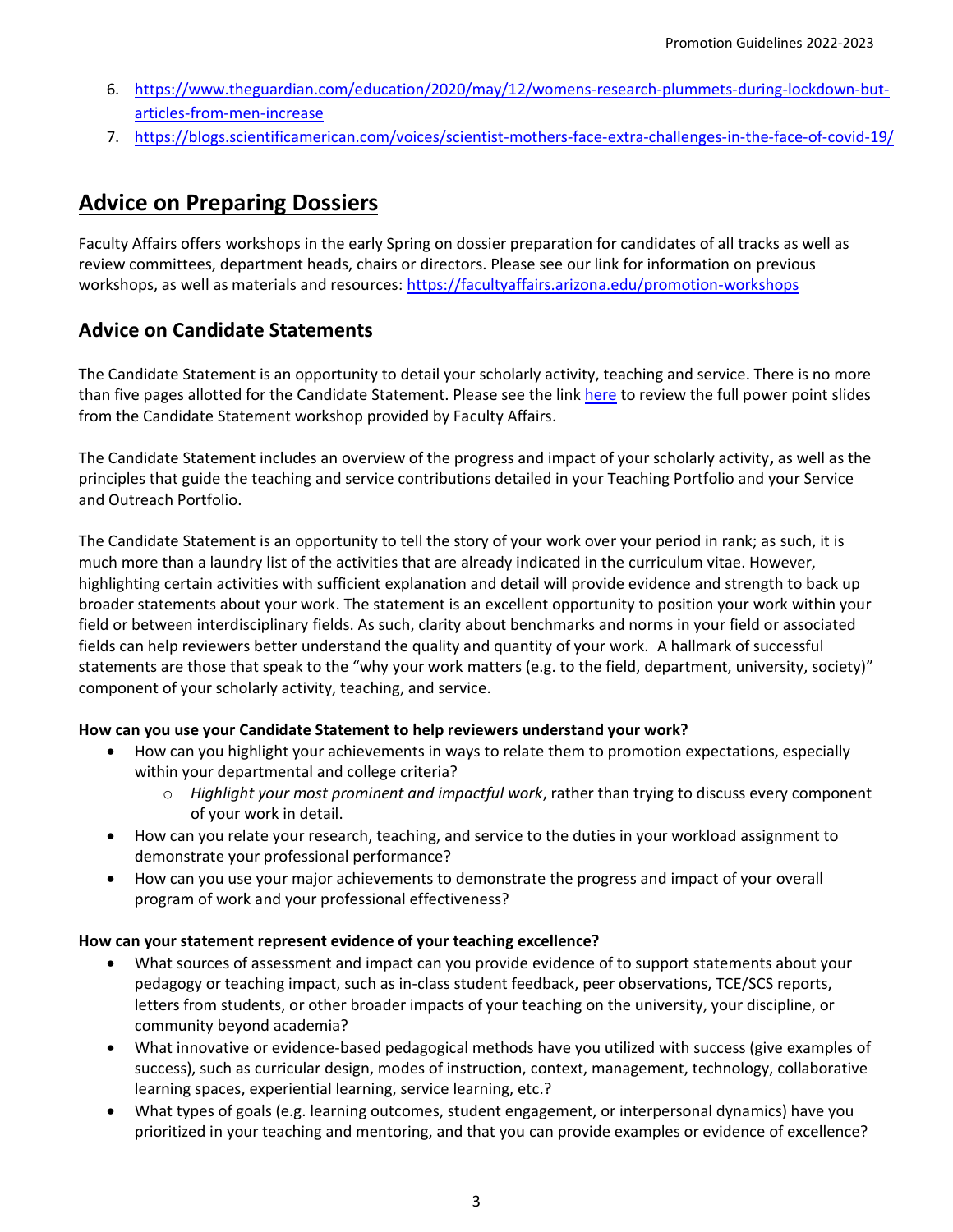• How can you connect your statement to examples of your teaching in your portfolio?

### **How can you inform specialist reviewers, and also convey the importance of your work to non-specialists?**

- How can you set out your program of work to demonstrate its impact?
	- o What are the problems, terms, and concepts that will be of most interest to expert readers?
	- $\circ$  How can you help less specialized readers assessment by providing definitions and examples?
	- $\circ$  Can you benchmark the importance of your contributions, perhaps by noting invitations to present your work, the standing of your publication venues, or adoptions of your innovations?
- How can you benchmark the progress and impact of your program of work?
	- $\circ$  How has your research, scholarship and creative work advanced since your dissertation?
	- $\circ$  If you work on research teams or with senior colleagues, how can you demonstrate your independent contributions to those collaborations?
	- $\circ$  Where is your work headed? What will its impact be, and how will you achieve it?

**Remember your readers will include non-specialists as well as experts.** Your external reviewers may look to your Candidate Statement to help them assess the development and significance of your research and position effectiveness. Your research and scholarship are detailed in your publications so focus on major findings and contributions and refer to your publications for specifics. Remember that most of your internal reviewers will not be specialists in your field. They will generally be more broadly concerned with how your work matters. They may also be interested in the broader impact of your scholarship and other professional contributions. To be effective with such readers, you should avoid overloading sentences with complex terminology. Use your Candidate Statement to discuss the overall program of work that is detailed in your CV.

### **How can you integrally relate your research and scholarship to your teaching and service to demonstrate your impact?**

- Has your research improved your teaching or position effectiveness? For example, have you worked with more graduate students or residents or helped collaborators in new ways?
- How does your work contribute to the missions of your department and the university, for example, through the creation of internships, research opportunities, or partnerships?
- What is the broader social and economic impact of your program of work?
- Could the Service and Outreach Portfolio help you document your leadership and impact?

**In addition to discussing your research contributions, you may wish to draw on the university's "inclusive view of scholarship" to discuss how your work has had a broader impact on teaching, institutional effectiveness, and outreach.** Our "inclusive view of scholarship" recognizes "original research contributions in peer-reviewed publications as well as integrative and applied forms of scholarship that involve cross-cutting collaborations with business and community partners, including translational research, commercialization activities, and patents.**"** Go to our website to learn more about how to interpret inclusive scholarship, teaching, and service, as well as to find more resources on this topic:<https://facultyaffairs.arizona.edu/content/universitys-inclusive-view-scholarship>

## **Tips on Creating Teaching Portfolios**

Teaching Portfolios are required in all dossiers for candidates with assigned teaching duties. A Teaching Portfolio is a collection of selected instructional materials to support the discussion of teaching in the Candidate Statement. You will want to situate your teaching within best practices in the field. You should include a selection of instructional materials to document instructional innovations, curricular designs, and outcomes assessments. A downloadable template for documenting course information [can be found here.](https://facultyaffairs.arizona.edu/sites/default/files/2022-23_06_CT_CSP_PT_Teaching%20Portfolio%20%26%20Resources.pdf) Additionally, by providing information about specific course goals, and student populations in your Teaching Portfolio, you can provide reviewers with a better sense of the contexts in which you teach.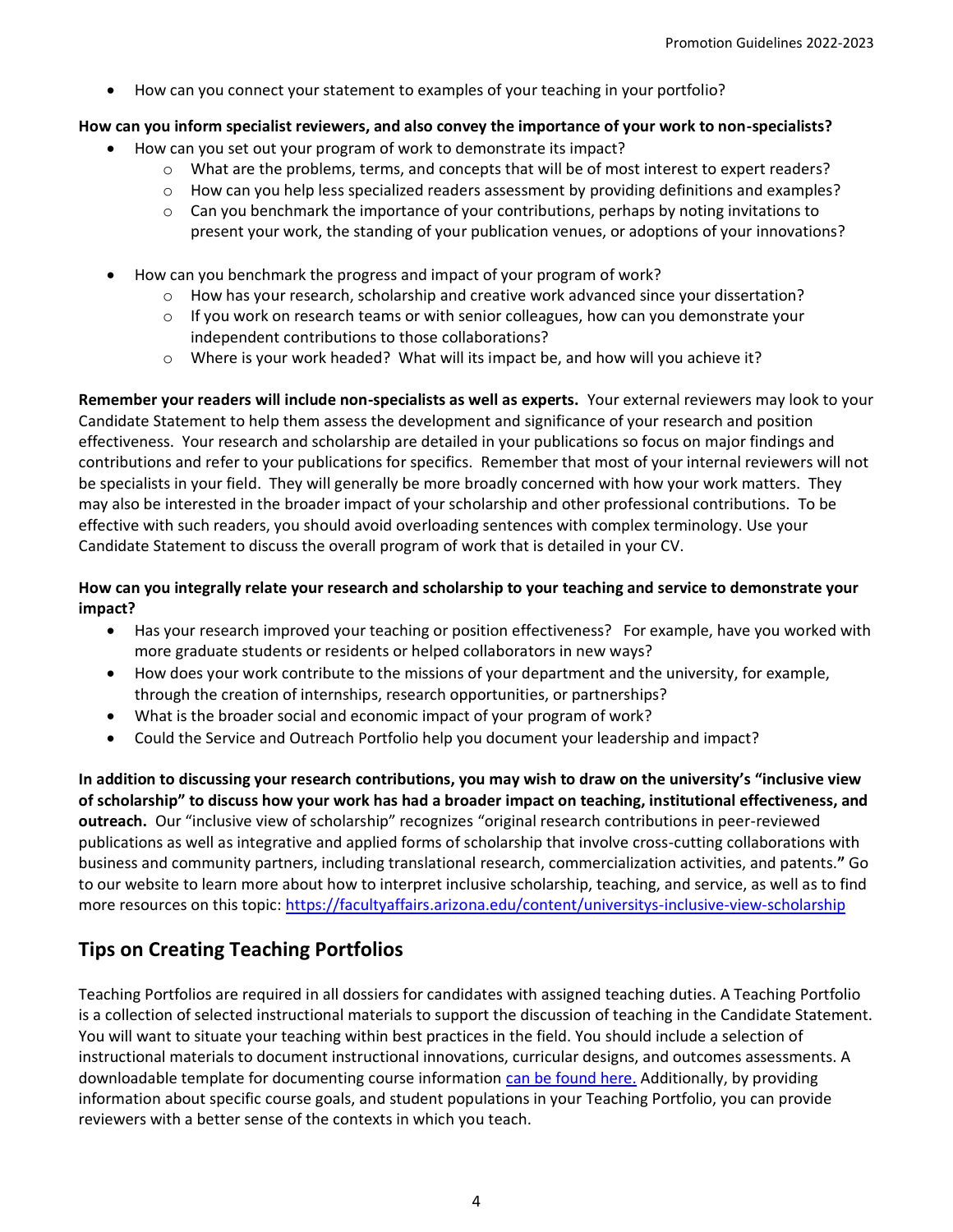A full list of possible materials is included in the [Promotion Dossier Template.](https://facultyaffairs.arizona.edu/content/promotion-dossier-templates)

- The University of Arizona's Office of Instructional Assessment has many resources at the following weblinks:
	- o [Teaching](https://oia.arizona.edu/content/7) [\(https://oia.arizona.edu/content/7\)](https://oia.arizona.edu/content/7)
	- o Webinars & Classes [\(https://oia.arizona.edu/content/8\)](https://oia.arizona.edu/content/8)
- [Brown University's Teaching Portfolio by Hannelore B. Rodriguez](https://facultyaffairs.arizona.edu/sites/default/files/The%20Teaching%20Portfolio.pdf)-Farrar
- University Center for the Advancement of Teaching at Ohio State University's Teaching Portfolio Resources:<http://ucat.osu.edu/read/teaching-portfolio>
- The University of California, Berkeley provides detailed advice on each aspect of the teaching portfolio. <https://career.berkeley.edu/PhDs/PhDportfolio>
- [How to Write a Statement of Teaching Philosophy](https://www.chronicle.com/article/How-to-Write-a-Statement-of/45133) by The Chronicle of Higher Education
- Rubric for Evaluating Teaching Portfolios from the University of Indiana: [http://medsci.indiana.edu/m620/sotl\\_08/teaching\\_portfolio\\_rubric.pdf](http://medsci.indiana.edu/m620/sotl_08/teaching_portfolio_rubric.pdf)
- [Inclusive Curricula and Classrooms Classroom observations,](https://diversity.arizona.edu/creating-inclusive-classrooms) Candidate Statements, and other aspects of Teaching Portfolios should demonstrate that candidates are utilizing evidence-based methods such as universal design principles to meet the needs of all learners, including those from traditionally unrepresented backgrounds. Further information on inclusive pedagogies is available at [https://hsi.arizona.edu/resources/inclusive-teaching-practices.](https://hsi.arizona.edu/resources/inclusive-teaching-practices)

In addition to discussion of their teaching outcomes and description of evidence in the Candidate Statement, candidates should include a *teaching philosophy* statement in the Teaching Portfolio*.* The teaching philosophy is distinct because it is less focused on demonstrating evidence of excellence and rather allows the candidate to focus more on their philosophical approach to pedagogy and how that informs the development of their classes. In this section faculty may choose to clarify how they use evidence-based approaches to developing syllabi, classroom activities, or evaluation of students. In this section faculty may describe how their classes link to the broader curriculum and education of student within a discipline or for specific future jobs or advanced study. In particular, this section may include additional information about strategies to implement collaborative learning space activities, technological advances, experiential learning, community-engaged activities, service-learning activities, on-line activities or other pedagogical innovations. To find more information on how a teaching philosophy is unique from the Candidate Statement, see this link from the Chronicle of Higher Education that describes the intent of the teaching philosophy statement: [https://www.chronicle.com/article/How-to-Write-a-](https://www.chronicle.com/article/How-to-Write-a-Statement-of/45133)[Statement-of/45133.](https://www.chronicle.com/article/How-to-Write-a-Statement-of/45133) Candidates may choose to include peer observations completed prior to the promotion review.

## **Tips on Using Leadership and Service Portfolios to Document Impact and Innovation**

If extension, position effectiveness administrative leadership or other service duties make up a significant portion of your assigned duties, you should submit Section 7: The Portfolio to Document Leadership, Extension, Service and Innovation. This portfolio provides an opportunity to document the scope, quality, and impact of your contributions in areas that are beyond the traditional academic community. This section may include description and evidence of community and economic impact in extension, position effectiveness for information professionals or innovations in translational or applied research and/or patent inventions. This portfolio can also be used to document administrative service. One example of administrative impact may be shown through the development of new programs and initiatives, by including not only a description, as well as evidence of growth and impact. Given that this section is a portfolio it is common that candidates will provide examples of their work in this area. Candidates should consult ou[r resource page](https://facultyaffairs.arizona.edu/node/329) on the Inclusive View of Scholarship. Also, view the link [here](https://facultyaffairs.arizona.edu/sites/default/files/2022-23_07_CT_CSP_PT_Portfolio%20for%20LESI_0.pdf) for a brief, not exhaustive, list of types of materials that are well-suited to include in this section.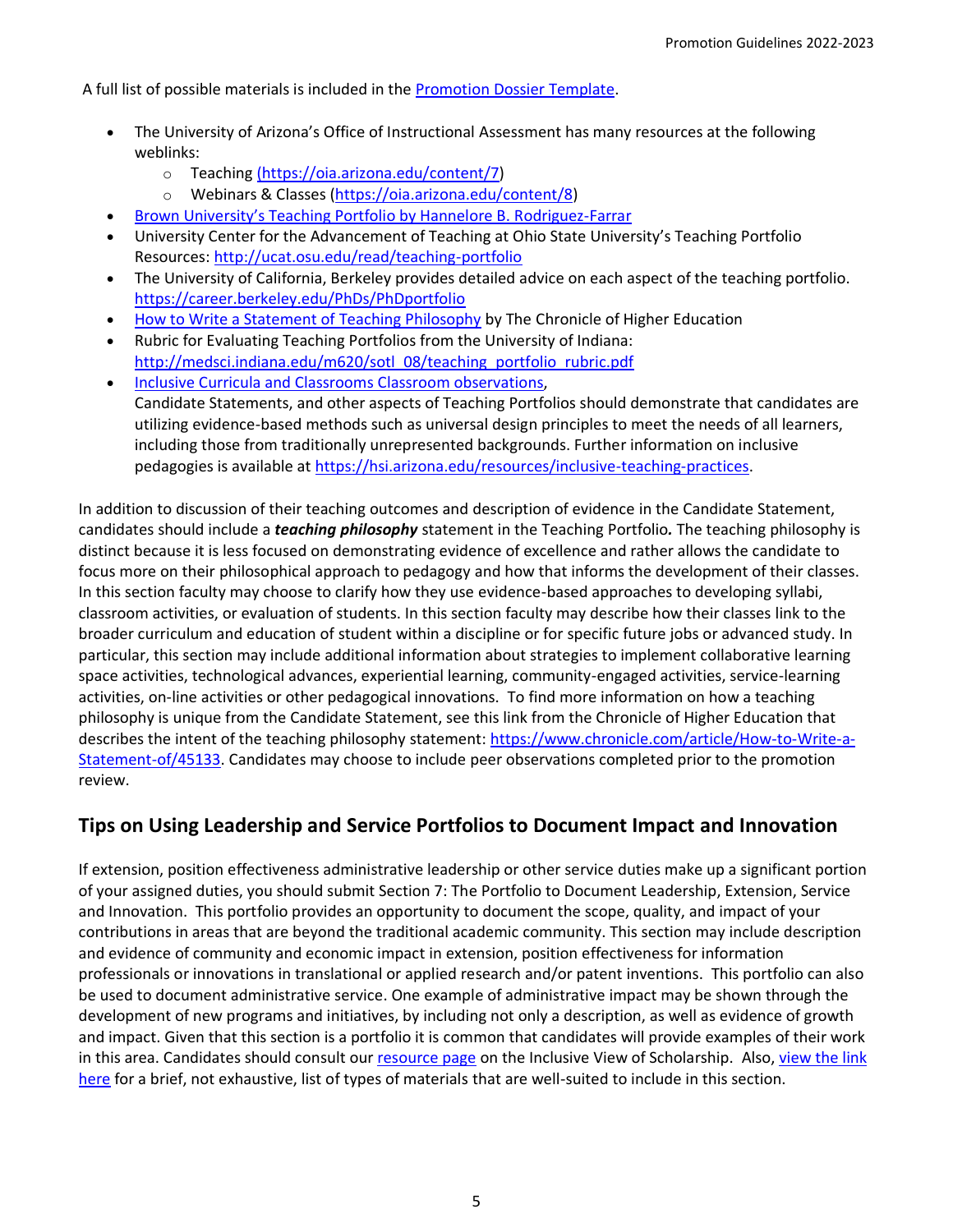A template letter is provided in Appendix E for requesting letters to document collaborations with business or community partners, including schools, other state agencies, or collaborators on commercialization activities and tech transfer.

## **Tips on Documentation of Scholarship or Creative Activity**

For those faculty who have research/scholarly activity as a portion of their workload, they will need to document the extent, quality and impact of their scholarly activity. Each discipline has its own norms to represent scholarship or creative activity; thus, the first step for candidates is to work closely with mentors within their department and mentors across the nation/globe within their field.

### **Publications**

We strongly encourage candidates to clearly distinguish between work that is already published, work that is currently in press, work that is under review, and work that is in progress (not submitted yet). We encourage everyone to read and follow the advice from the following websites:

- Inside Higher Education[: https://www.insidehighered.com/advice/2012/12/03/essay-how-list](https://www.insidehighered.com/advice/2012/12/03/essay-how-list-scholarship-hasnt-been-published-yet)[scholarship-hasnt-been-published-yet](https://www.insidehighered.com/advice/2012/12/03/essay-how-list-scholarship-hasnt-been-published-yet)
- National Institutes of Health:<https://www.ncbi.nlm.nih.gov/books/NBK7240/>

A specific and relevant definition on forthcoming material and in press is provided here for clarity:

"Forthcoming material consists of journal articles or books accepted for publication but not yet published. "Forthcoming" has replaced the former "in press" because changes in the publishing industry make the latter term obsolete.

Do not include as forthcoming those articles that have been submitted for publication but have not yet been accepted for publication. Note that some publishers will not accept references to any form of unpublished items in a reference list."

#### **Grants**

We strongly encourage candidates to clearly distinguish between grants that are awarded, or submitted. We require candidates to clarify the following information when reporting grants: grant title, percent effort on grant, role (PI, Co-PI, Consultant, Collaborator), source of funding or agency, full funding amount, indirect and direct funding amounts. Also, please designate for submitted grants, if pending (under review) or unfunded (not awarded). See more information in **Section 4 – [Curriculum Vitae.](https://facultyaffairs.arizona.edu/sites/default/files/2022-23_04_CT_PT_Curriculum%20Vitae.pdf)**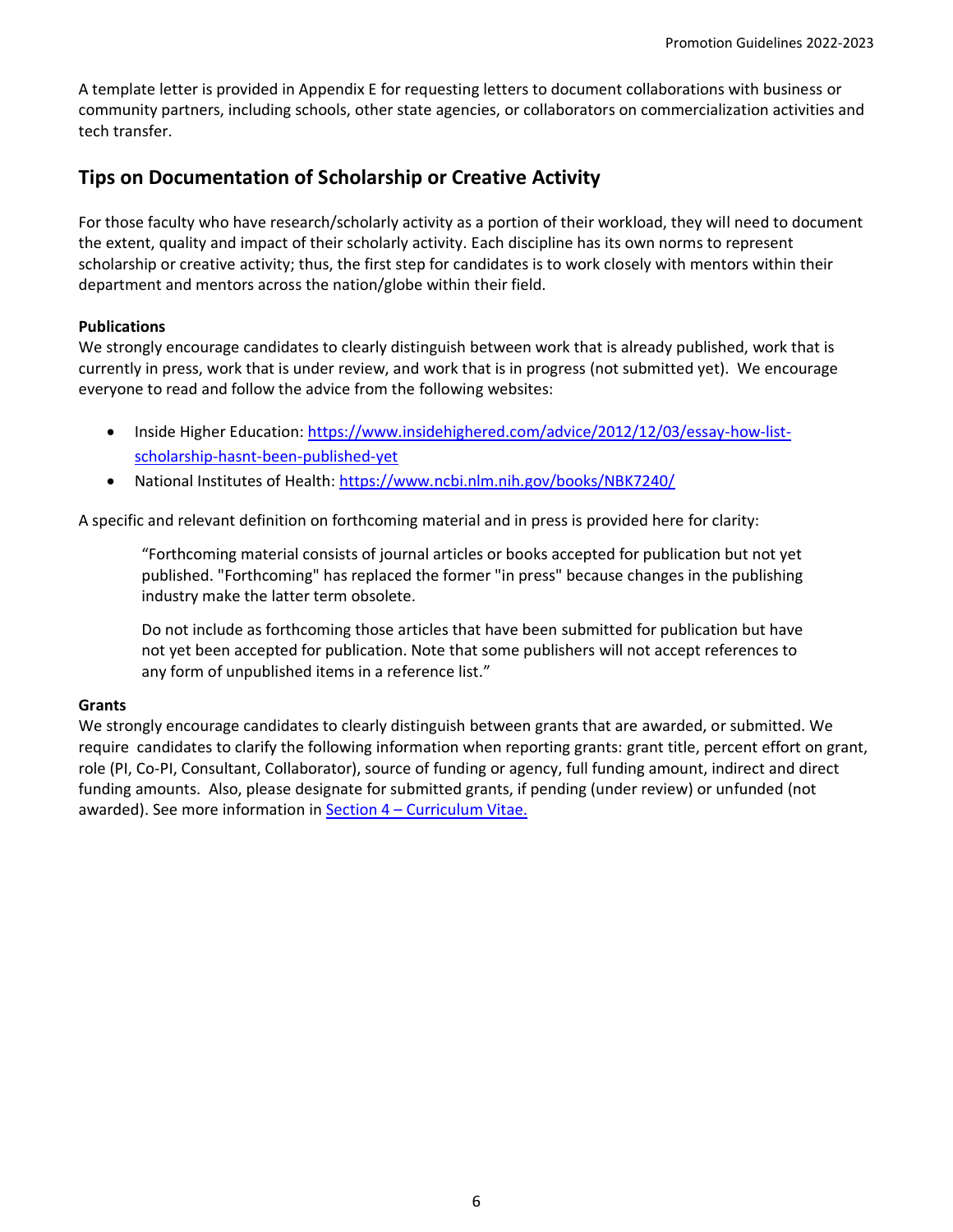# <span id="page-6-0"></span>**Directions on Dossiers**

The Office of the Provost annually evaluates 50 or more career-track dossiers, plus an additional 30 or more dossiers for transitioning from lecturer to a professorial title or another faculty track. Every dossier is read by over twenty reviewers, including external reviewers, departmental and college committees, and heads and deans. To avoid problems, Promotion Dossiers must follow the Dossier Template and established procedures. Dossiers are returned to departments when required formats and procedures are not followed. **As noted in the [Most](https://facultyaffairs.arizona.edu/node/373)  [Common Problems](https://facultyaffairs.arizona.edu/node/373) section, most problems arise when heads have coauthored or collaborated with candidates, a surrogate head should be solicited.**

**Conflict of Interest:** It is considered a conflict of interest if you have significant financial, personal, or other substantial interests with the candidate or their work or significant collaboration. We define collaborators as individuals who within the last 5 years have coauthored books, articles, abstracts, and grant proposals with the candidate. Collaborators also include individuals such as dissertation advisors, mentors and former coworkers who have worked so closely with a candidate that questions may arise about whether they can offer independent assessments of the candidate's achievements. Co-authors of non-research publications (e.g. review or commentary) are not considered collaborators, nor are co-authors of mega-multi-authored publications, unless there has been close and direct collaboration. Please consider this guidance from NIH, [https://grants.nih.gov/grants/peer/NIH\\_Conflict\\_of\\_Interest\\_Rules.pdf.](https://grants.nih.gov/grants/peer/NIH_Conflict_of_Interest_Rules.pdf)

Committee members or administrators who have coauthored substantial publications or grants with a candidate must recuse themselves to avoid raising concerns about their impartiality. Deans or delegated Associate Deans can appoint a surrogate outside of the department to conduct the review to mitigate any issues of mentoring, internal collaborations, or questions of maintaining a balanced review process. **When heads have coauthored with candidates, a surrogate head should be solicited**, and the head should submit a collaborator letter. Questions about this matter should be directed to the Vice Provost for Faculty Affairs. When department heads are under review for promotion ad hoc committee members and surrogate head must be appointed by the Dean or delegated Associate Dean.

Individuals with any conflict of interest should not participate in any part of the process of suggestion or selection of the independent external reviewers. Rather than serving on review committees or in administrative roles, collaborators should provide a separate letter that describes the independent contributions of the candidate. Collaborator letters are placed in Section 10B after the external review letters.

**Candidates and departments/units are responsible for following procedures and submitting materials in a timely manner.** If a dean or college committee determines a dossier is missing essential elements, the evaluation process may be halted until materials are secured. In some circumstances, a dean may choose to re-initiate the department-level review. Likewise, if the University Advisory Committee finds that reviews have been affected by a poor dossier, the committee may request that materials be revised or added. This action re-initiates the review at the departmental level. While these steps may be taken when candidates have not provided the required information, candidates are responsible for submitting dossiers materials by the deadline.

**The Dossier Template provides checklists of requirements to divide the sections of Promotion Dossiers.** The checklists note the items to be reviewed in each section, and thereby help to ensure consistency and completeness in Dossiers. The checklists also help to save time at each level of the review process.

**The dossier materials should be in a searchable PDF format**. Candidates can create or edit existing documents to a searchable PDF format using th[e Adobe Acrobat DC Pro](https://helpx.adobe.com/acrobat/using/scan-documents-pdf.html) (free download with Net ID and password through Adobe Creative Campus, [https://adobe-portal.apps.uits.arizona.edu/products\)](https://adobe-portal.apps.uits.arizona.edu/products). Department and unit coordinators or personnel can review the RPT Administrator Training slides (see [Promotion Workshops\)](https://facultyaffairs.arizona.edu/promotion-workshops) for information on how to use Adobe Acrobat DC Pro to edit documents to searchable PDF format.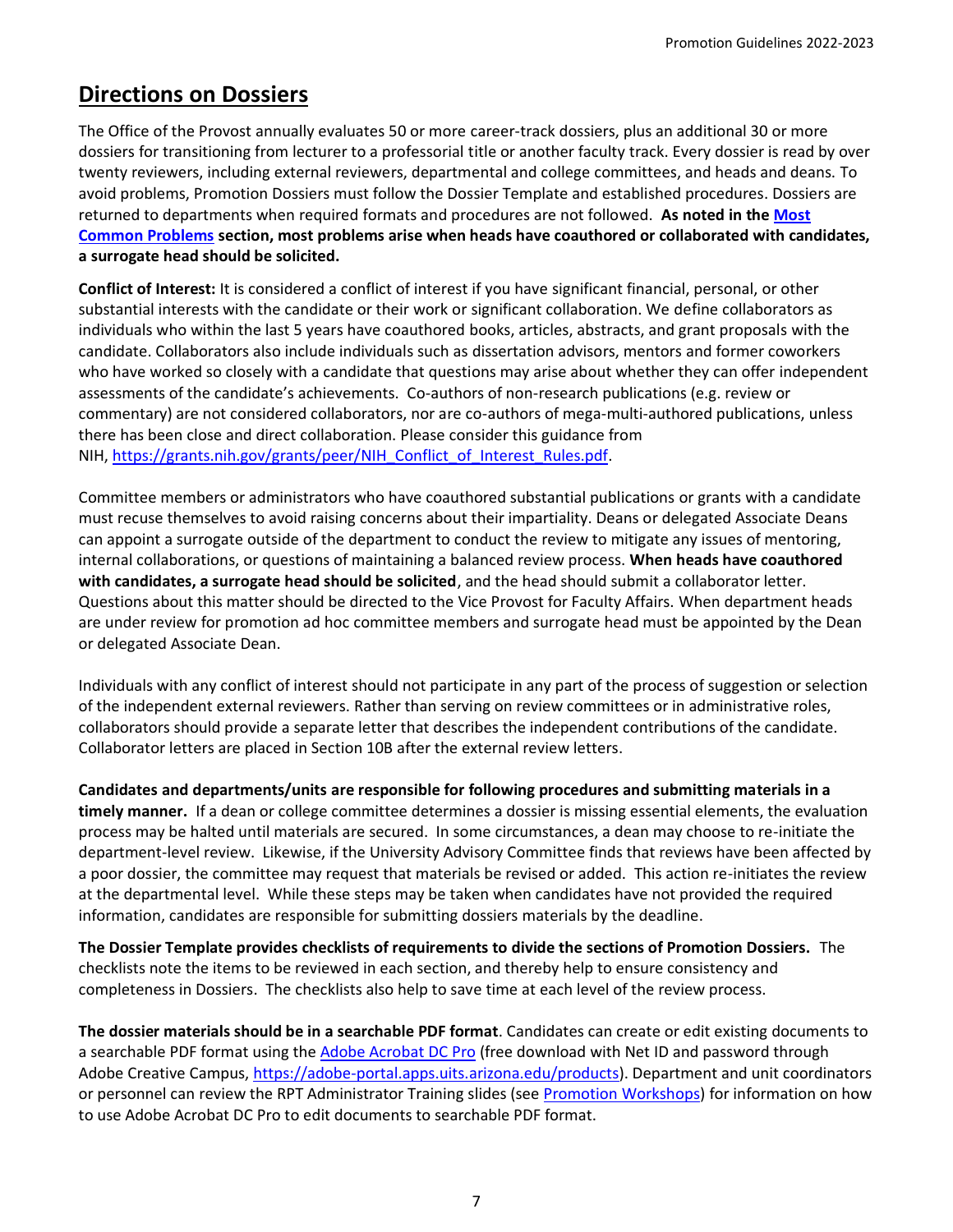#### **Section 1: Summary Data Sheet**

This sheet helps to ensure that reviews follow the appropriate procedures for the candidate's track.

#### **Section 2: Summary of Candidate's Workload Assignment**

This a one-page form is filled out by heads/chairs/directors to provide specifics on assigned duties. *It should not praise contributions.* It should specify what a figure such as "40% teaching" generally entails in the candidate's unit.

**If the candidate's duties have changed over time in rank, the changes should be specified. The workload of the candidate for each year on the table should equal 100% even if the FTE is less than 1.00 for the position.** The percent indicated for the year helps external/internal reviewers to have a clear understanding of the candidate's workload expectation and percentage within the FTE of the position. The FTE of the candidate is included on the workload summary form, near the top. If there were changes in FTE for the position, this should be explained. Additional pages are allowed in this section.

If there was a time clock delay (TCD) in the promotion process, indicate it with "TCD" in the appropriate Academic Year's column, in the labeled row. To preserve candidates' privacy rights, the dossier should not state the reasons for delays.

**Workload assignments should note shared appointments**. *Shared appointments* are defined as those where candidates' budget lines are split between two or more units. The Promotion Dossiers for split appointments should include the *Checklist for Shared Appointments* [\(Appendix A\)](https://facultyaffairs.arizona.edu/sites/default/files/2021-22_AppendixA_CT_CSP_PT_Checklist%20for%20Shared%20Appointments.pdf). This form helps to ensure that the heads of the units and the individuals all agree upon the terms of the appointment, including the teaching load, service expectations, and the constitution of the peer-review committee. For candidates with shared appointments, department heads may collaborate on a single recommendation letter, or they may decide to submit separate recommendations.

#### **Section 2A**: **Pandemic Impact Statement**

This is a *required* two-page narrative completed by the candidate to document any changes to their workload or activities as a result of the pandemics beginning in Spring 2020.

**Tips** for candidates to consider is describing how the global pandemic has impacted any of their activities. It is open-ended so that candidates can best address their own unique situation to provide additional considerations on the impact of the pandemics. We recommend writing the impact of activities identified within your workload assignment. Information of relevance to reviewers that may provide additional understanding to review their curriculum vitae, teaching portfolio, or service portfolio. Additional information that may be useful to reviewers may include a slowdown in research due to lab access, data collection with human subjects, lack of access to work with collaborators impacted by the virus, abrupt changes in workload expectations, challenges with remote teaching, or abrupt changes in research topics or directions as a result of pandemics.

### **Section 3: Departmental and College Promotion Guidelines**

Include a one-page summary following  $\Delta$ ppendix  $\overline{B}$  format.

### **Section 4: Curriculum Vitae**

- Publications should be listed in chronological order.
- Place an asterisk (\*) to the left of the title of any publication substantially based on work done as a graduate student.
- Page numbers and all other publication data should be included.
- For publications that are not in English, please provide English translations of titles.
- Peer-reviewed publications should be distinguished from proceedings and other publications.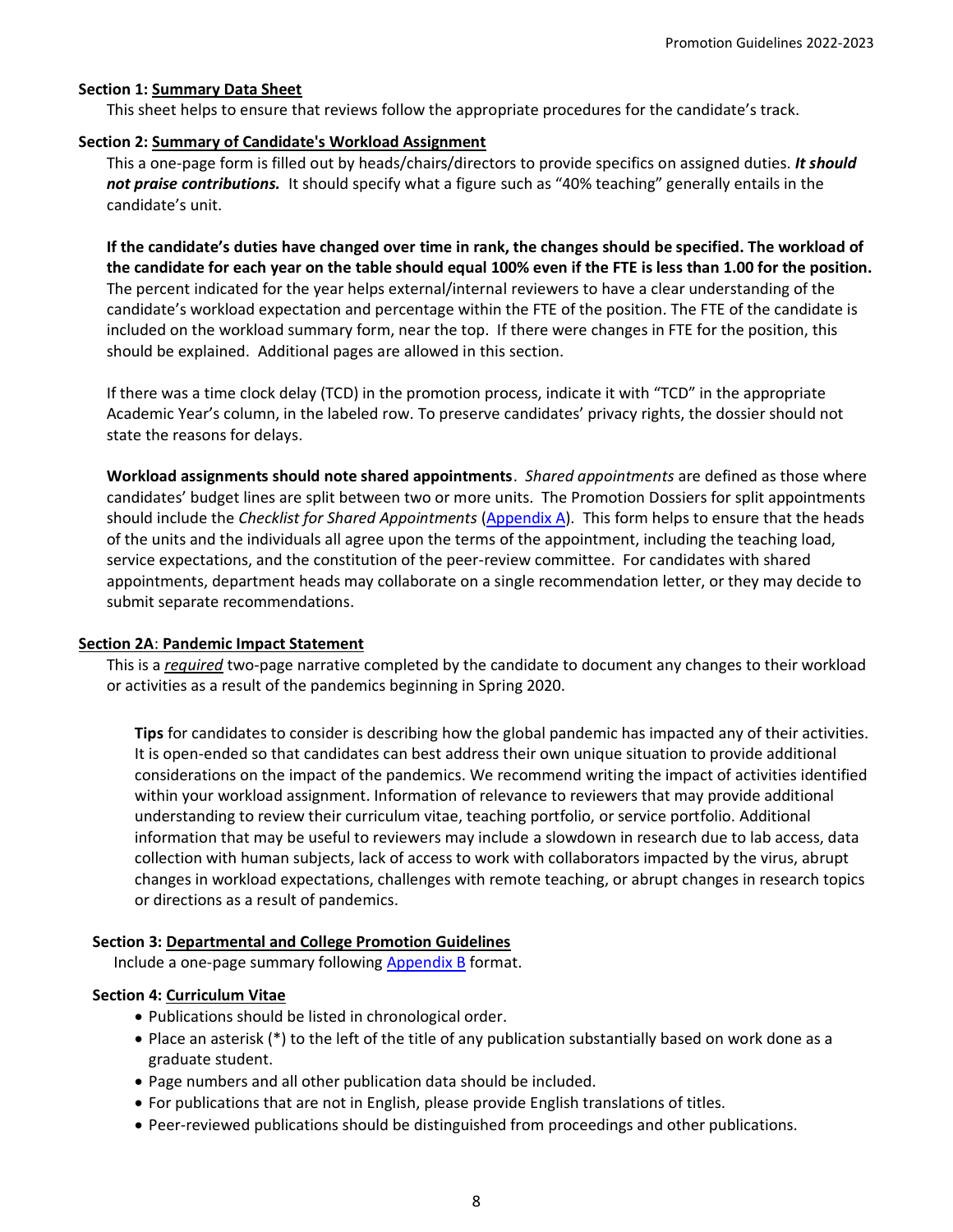- Scholarly presentations should be limited to period in rank.
- Distinguish invited from submitted presentations.
- List awarded, submitted, pending, or unfunded grants during the period in rank.
- Grants should be organized according to source of funding (federal, industry, private/foundations).
- Checklist of collaborators to ensure it is accurate.

#### *Meaning of "Limit to period in current rank or last five years in current rank."*

For career-track *assistant or associate professorial rank* with *less than five-years,* please include information limited to period in current rank. If *assistant or associate professorial rank* with *more than five-years*, please include information from the last five-years in current rank. (This statement is also in Section 6 (6A, 6B) and 7 (7A, 7B) dossier template instructions.)

#### **Section 4A: List of Collaborators**

Collaborators include all individuals whom you have worked closely and directly within the last five-years or 60 months preceding the submission of this dossier. Individuals who have co-authored on books, articles, publications, reports, abstracts, papers or awarded grant proposals and projects.

A template table is provided for input of information regarding close collaborators, which includes the Collaboration Description. For example, if a collaborator is a co-author (for the collaboration type) a description detail is, but not limited to book, journal article, manuscript, volume, paper, chapter, or abstract.

#### **Section 4B: Representative Publications, Scholarship and/or Creative Activities**

Please follow the guidance from the college, department or unit to upload the representative work *accepted* and/or *published* during the current rank. This can include but is not limited to articles, abstracts, chapters, manuscripts, publications, and recordings.

#### **Section 5: Candidate Statement**

Candidate Statements vary across disciplines and types of positions. Candidates should receive guidance from mentors and heads/chairs/directors on what is common in their field and how to prioritize content for the five pages that are available.

#### **Section 6: Teaching Portfolio**

Candidates are responsible to provide information and supporting documentation on their teaching and advising for the time in current rank.

#### **Section 6A: Information on Teaching and Advising**

This area is designated for course descriptions, the list of classes for teaching history for the time in rank, student evaluations, peer observations not conducted for promotion review, and the teaching philosophy. **This documentation is forwarded for college or university reviews.**

#### **Section 6B: Supporting Documentation**

Syllabi, assignments, and other supporting documentation are for review by departmental committees and heads. **These instructional materials will not be forwarded for college or university reviews**.

#### **Section 7: Portfolio to Document Leadership, Extension, Service and Innovation**

**This section should be used by candidates whose duties are outside the scope of traditional appointments for continuing or tenure track faculty**. The Leadership Portfolio has two parts:

#### **Section 7A: Overview and Assessment**

Description and assessment of the service, position effectiveness, innovation, or administrative leadership efforts.

#### **Section 7B: Supplementary Documentation**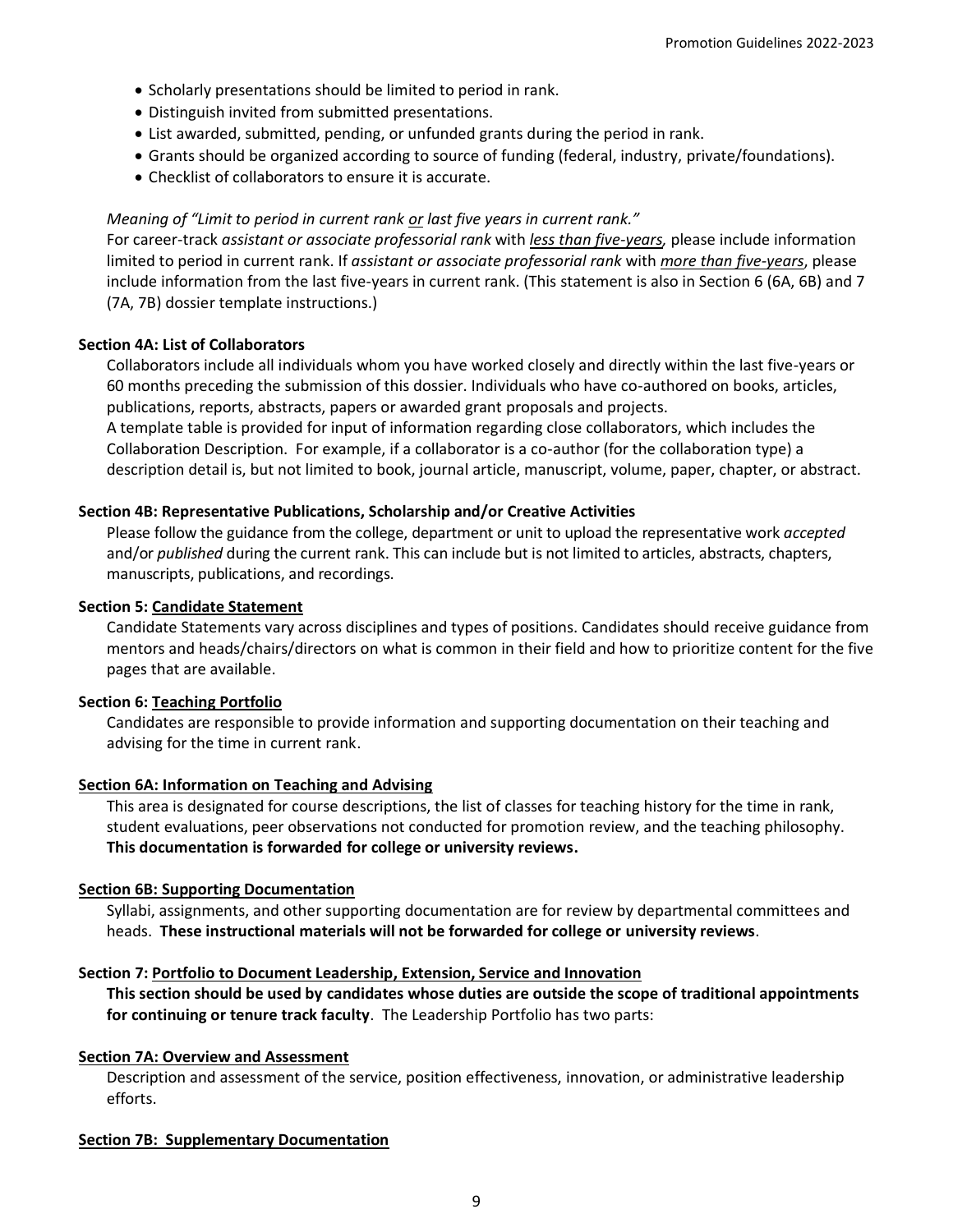This subsection is for evidence of the candidate's impact. The Overview is forwarded for reviews at the college and university levels, while the Supplementary Documentation is for departmental reviews and will not generally be forwarded for subsequent reviews. Candidates who have significant service and outreach duties may request that external reviewers receive their portfolios**.**

New letters from collaborators should be solicited by the department head or director and included in Section 10B Collaborator or Other Letters. If the candidate would like to submit archived letters received during the time in rank from stakeholders, these can be included in Section 7B Supplementary Documentation**.**

For guidance on preparing these portfolios, candidates should consult our resource page on the scholarship of engagement: [https://facultyaffairs.arizona.edu/content/universitys-inclusive-view-scholarship.](https://facultyaffairs.arizona.edu/content/universitys-inclusive-view-scholarship)

### **Section 8: Membership in Graduate Interdisciplinary Programs**

Reviews of candidates who are actively contributing in Graduate Interdisciplinary Programs and other interdisciplinary units should follow the *Guidelines for Acknowledgment and Evaluation of Faculty Participation in GIDPS and Other Interdisciplinary Units* [\(Appendix C\)](https://facultyaffairs.arizona.edu/sites/default/files/2022-23_AppendixC_CT_CSP_PT_GIDP%20Interdisciplinary%20Activities.pdf). Candidates should discuss their interdisciplinary contributions in their Candidate Statement.

#### **Section 8A: Graduate or Other Interdisciplinary Program Evaluation**

This is an internal review of the candidate's contributions to a GIDP program or interdisciplinary program. This section includes evaluations from the GIDP or interdisciplinary program Chair and the department or unit promotion review committee.

### **Section 9: Peer Observation and Nomination for Provost Award**

It is **preferred** for a member of the departmental review committee to conduct at least one peer observation of teaching during the year before or semester of the promotion review. Observations of teaching for candidates undergoing a promotion review will use the [Classroom Observation Tool](https://teachingprotocol.oia.arizona.edu/content/4) or th[e Online Course](https://teachingprotocol.oia.arizona.edu/content/6)  [Review Tool](https://teachingprotocol.oia.arizona.edu/content/6) from the Office of Instruction and Assessment (OIA). **Please include the report and letter from the classroom or online class observation conducted for promotion review in this section.** For assistance with peer observations, please contact Dr. Ingrid Novodvorsky in the Office of Instruction and Assessment: [novod@email.arizona.edu.](mailto:novod@email.arizona.edu) It is recommended that units choose 10 items (out of the 82 possible) to guide the observation; the unit may choose the items based on the specific course or overall unit teaching philosophy. A pre-observation meeting can be conducted with the candidate. There is no need to meet with the candidate after completing the observation for the promotion review.

Nomination memos should use the [Criteria for Peer Reviews of Teaching](https://facultyaffairs.arizona.edu/sites/default/files/2022-23_CT_CSP_PT_Criteria%20for%20Evaluating%20Teaching%20and%20Provost%20Award%20Nomination.pdf) for recommending candidates for the [Provost Awards for Innovations in Teaching](https://facultyaffairs.arizona.edu/content/provost-award-innovations-teaching). These criteria are to be used for assessing candidates' teaching and deciding whether to nominate them for the awards that former Interim Provost Goldberg established to provide special recognition to candidates with outstanding records of teaching. Decisions on these awards will be based on the nominations of peer review committees.

### **Section 10: Letters from Independent External Reviewers and Collaborators**

Committee members or administrators who have a conflict of interest should not be involved in choosing external reviewers. In making this decision, we ask you to consider any possible conflicts of interest (significant financial, personal, or other substantial interests with the candidate or their work) or significant collaboration that may require you to recuse yourself as an independent external reviewer. If you fit our definition of a collaborator, we ask that you submit a collaborator letter. We define collaborators as individuals who within the last 5 years have coauthored books, articles, abstracts, and grant proposals with the candidate. Collaborators also include individuals such as dissertation advisors, mentors and former coworkers who have worked so closely with a candidate that questions may arise about whether they can offer independent assessments of the candidate's achievements. Co-authors of non-research publications (e.g. review or commentary) are not considered collaborators, nor are co-authors of mega-multi-authored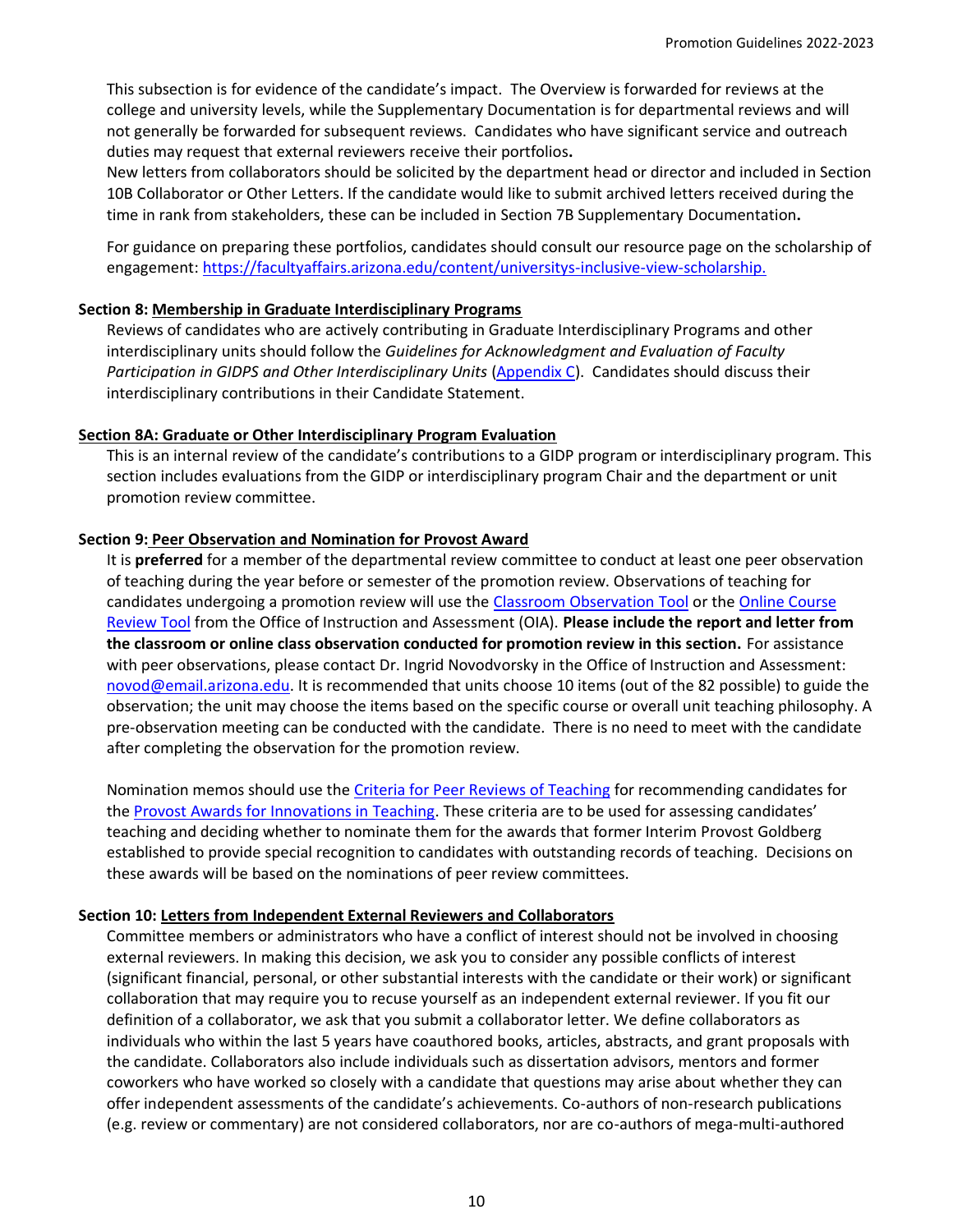publications, unless there has been close and direct collaboration. Rather than serving on review committees or in administrative roles, collaborators should provide a separate letter that describes the independent contributions of the candidate. Questions about this matter should be directed to the Vice Provost for Faculty Affairs.

Please pay special attention to potential conflicts of interest at this stage. Supervisors who have collaborated with the candidate in the last five years must recuse themselves from the selection process of external reviewers and the promotion review. Please also confirm that all external reviewers do not have a conflict of interest, for more information see here. As with the provisions used by the National Science Foundation, National Institutes of Health, and other groups to ensure the impartiality of reviews, collaborators are defined as individuals who have co-authored books, articles, abstracts, or grant proposals within the last five years. Collaborators also include individuals who have been a candidate's dissertation advisor, mentor, supervisor, co-instructor, or close coworker in a lab, department, or residency program, even if this relationship occurred more than five years prior to the review.

All communications with external reviewers should be fully documented. A sample letter to external reviewers is included as [Appendix D.](https://facultyaffairs.arizona.edu/sites/default/files/2022-23_AppendixD_CT_Required%20Template%20Letter%20to%20Independent%20External%20Reviewers__0.docx) **Heads should not deviate from the exact wording of the sample letter only with the permission of their dean, and substantive changes must be approved by the Office of the Provost.** While candidates should suggest evaluators to their heads, **no more than half of the evaluators can come from these suggestions**. If the candidate suggests the same reviewer as the head or committee, the reviewer should be counted as being from the candidate.

#### **Section 10A: Independent External Letters**

Place solicited letters from independent external reviewers in this subsection. Use the **required** template letter in Appendix D to solicit letters[, Appendix D Template Letter.](https://facultyaffairs.arizona.edu/sites/default/files/2022-23_AppendixD_CT_Required%20Template%20Letter%20to%20Independent%20External%20Reviewers__0.docx)

Three to eight *(minimum of three, however, five are strongly encouraged)* letters signed and printed on letterhead from independent, external reviewers who are NOT collaborators of the candidate.

Letters that may be identified as coming from collaborators, as defined below, will not be considered among independent external letters. They will be placed in the section for collaborator letters. Letters must be solicited and received during the current promotion cycle.

#### **Section 10B: Collaborator and Other Letters**

Solicited letters signed and printed on letterhead from collaborators. Sample letters in Appendix E are used for solicitation[, Appendix E Letter Template](https://facultyaffairs.arizona.edu/sites/default/files/2022-23_AppendixE_CT_Template%20Ltr%20Collaborators__0.docx)

#### **Section 11: Internal Evaluations for Promotion**

Administrators and committee members should not have collaborated with the candidate in a **substantial** and **ongoing** way. Please see the Most Common Problems section of this guide to review the complete recommendations about how to distinguish collaborators. In such occurrences, they should recuse themselves and, in the case of a department head, appoint a surrogate head. If recusing committee members is not feasible, for example, because of the size of the department, the committee letters must address the concerns about the independence of collaborators. If these concerns are not addressed, Dossiers may be returned to departments to provide committees with the opportunity to do so. If the candidate is active in a GIDP, an evaluation from the GIDP Chair should be included in Section 8. The positive and negative comments of the outside reviewers should be fairly and fully represented in the letters of the departmental committee and/or department head.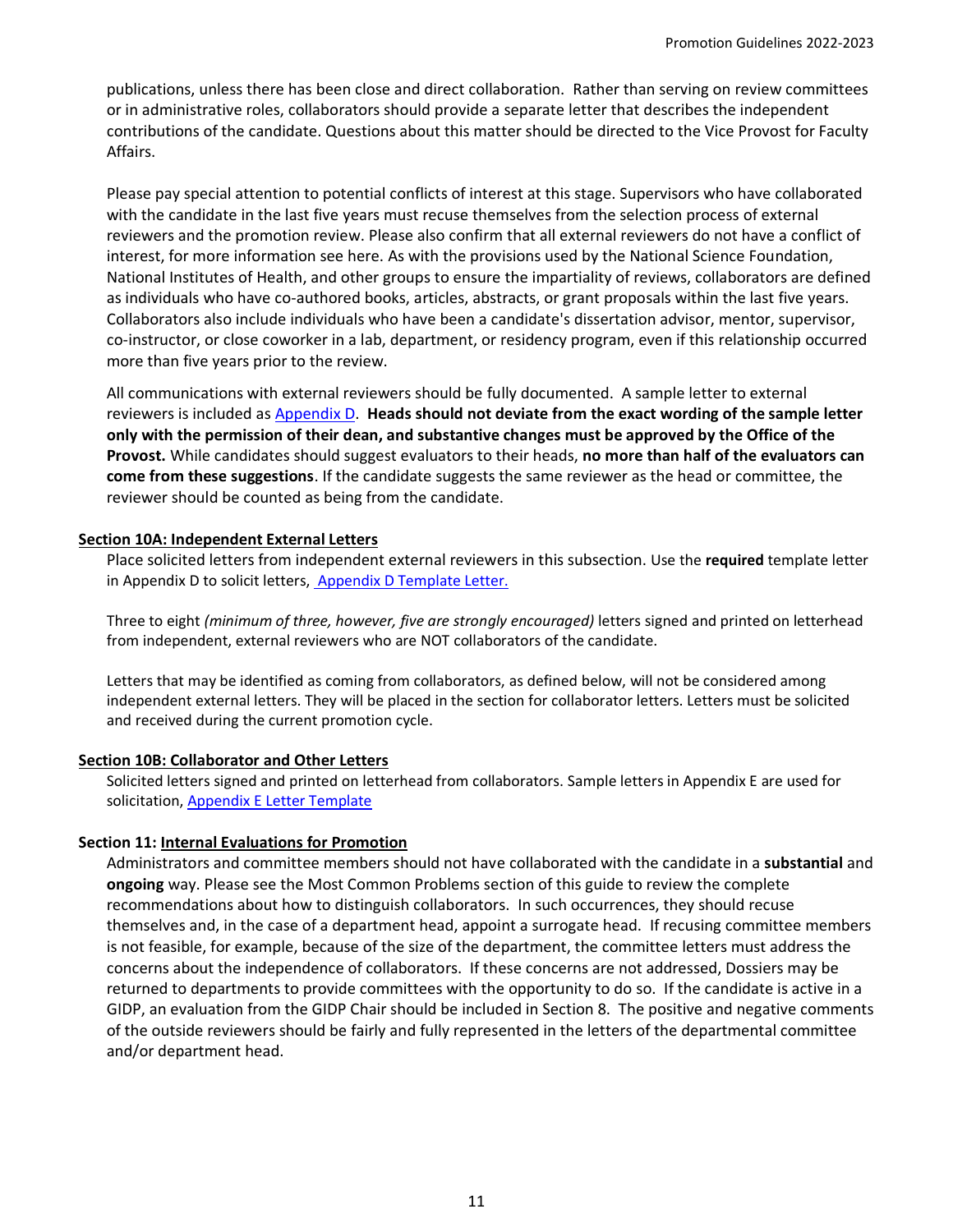# <span id="page-11-0"></span>**Avoiding the Most Common Problems in Dossiers**

When procedures are not followed, Dossiers have to be returned to departments to repeat the reviews at each level in the process. **Four problems result in most of the returns of Career-Track Dossiers to departments.** All Dossiers should be reviewed to check on these problems to avoid delays.

1. **Does the Workload Assignment describe the candidate's duties in non-evaluative terms that provide adequate details on the candidate's teaching load and any split appointments?** As the first document in the dossier, the Workload Assignment provides the baseline for reviewers to make independent assessments of candidates' achievements, so the workload description should be an objective description of expectations for the percentage workload allotted in each section. It should NOT praise the candidates' contributions. While a position description should not use evaluative terms, it should provide enough detail to clarify how many courses are expected or what typical duties are included in the appointment for the unit.

2. **Is a recent teaching observation included in Section 9 using the Classroom Observation Tool through Office of Instruction and Assessment (OIA)?** Section 7 only requires the Peer Observation and optional nomination memo for the Provost Award. A recent teaching observation using the [Classroom Observation Tool](https://teachingprotocol.oia.arizona.edu/content/4) should be included in section seven of the dossier, preferable conducted by a review committee member at the department or unit. An observation of the candidate's teaching is particularly important with unusual teaching assignment such as team-taught classes or residencies.

a. **Is there a sufficient discussion and analysis of the teaching portfolio?** There is no longer a requirement of a separate teaching evaluation memo in Section 7. It is expected that an in-depth evaluation and analysis of the multiple components of the teaching portfolio will be included in the departmental committee report in Section 11. If the portion of the report on teaching is too brief and does not address teaching in a holistic manner represented by multiple components, the packet will be returned to the departmental committee for revision and re-review at all internal levels.

3. **It is strongly suggested that career-track promotion dossier submissions include internal reviewers of the dossier who are outside of the department for all levels of review. Some reviews may also include reviewers who are external to the university. In those cases, it is imperative to consider the following issues.** 

> a. **Were no more than half of the external reviewers suggested by the candidate, and did the process follow the prescribed procedures, including the required letter template?** No more than half of the reviewers can come from the candidate's suggestions. Each step in the process should be documented using the checklist in the Dossier Template. Any changes in the letter to reviewers must be approved by the Provost's Office.

b. **Were any coauthors and collaborators of candidates included such as internal reviewers, external reviewers, committee members, or administrators?** The University looks to external reviewers to provide an independent assessment, and their impartiality is called into question when they have collaborated with a candidate. Collaborators should not serve as external or internal reviewers. Questions about the independence of reviewers can lead to Dossiers being returned to departments and colleges.

c. **Are there sufficient independent external review letters according to the promotion criteria of the unit or college?** A search of the dossier materials in electronic form (PDF) is necessary to ensure that all requested and solicited letters from outside reviewers are truly independent from the candidate. If it is found that outside reviewers are close friends, former co-workers, mentors, mentees of the candidate, then they will not be considered as external reviewers. If letters are deemed to not be independent and the total is less than three, then additional independent letters must be solicited to continue with the internal review of the dossier.

<span id="page-11-1"></span>4. **Is the department head/chair/director a collaborator? Have they been involved with soliciting external reviewers or creating the departmental committee?** Deans and delegated Associate Deans can appoint a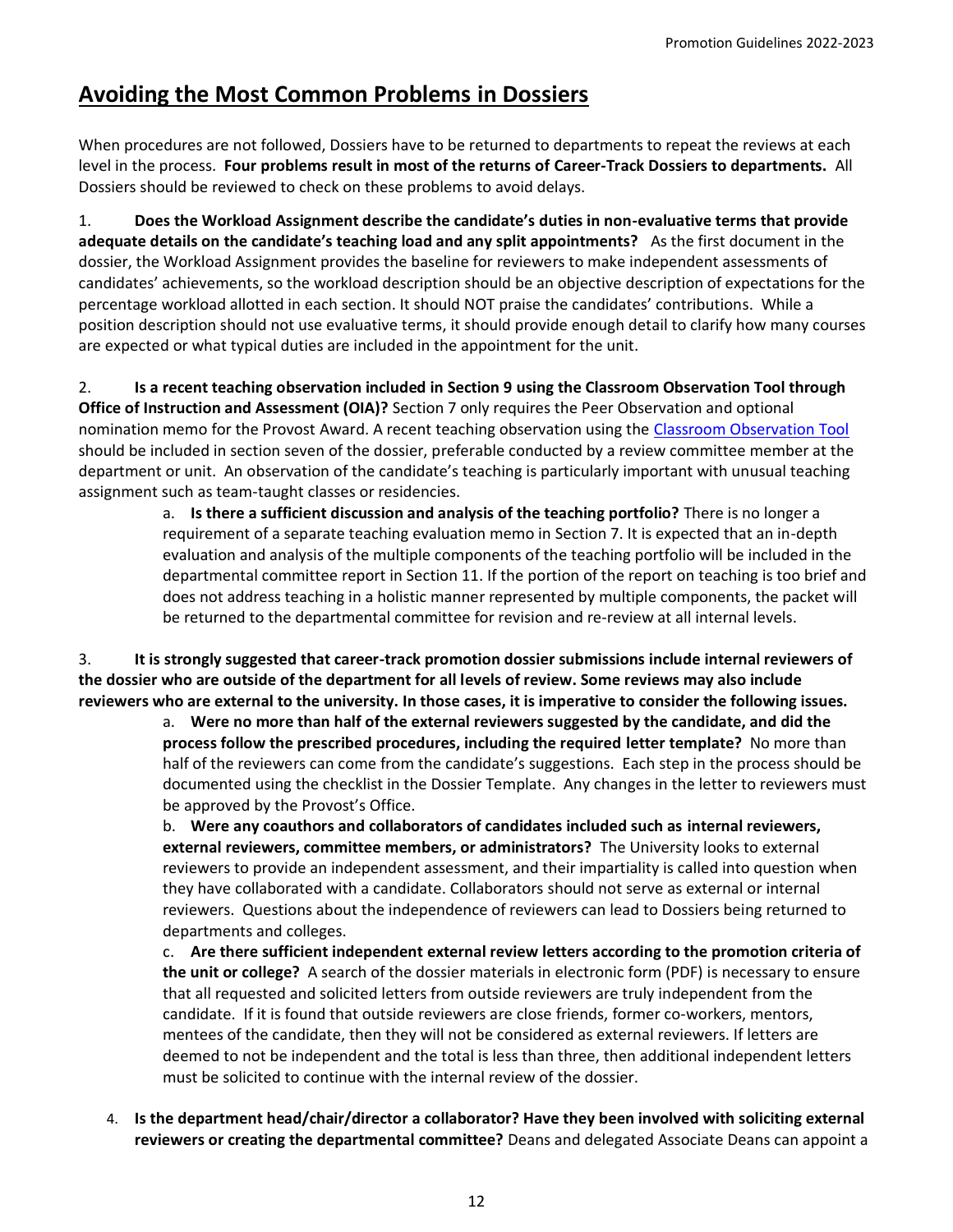surrogate outside of the department to conduct the review to mitigate any issues of mentoring, internal collaborations, or questions of maintaining a balanced process. **When heads have coauthored or collaborated on grants with candidates, a surrogate head must be solicited**, and the head may choose to submit a collaborator letter.

# **Promotion Policies**

## **Yearly Promotion Review Schedule**

- *Career-Track Dossiers are due to the Office of the Provost on or before Friday December 9th, 2022*; however, departments and colleges may deviate from the other dates suggested in this schedule.
- **When Dossiers are forwarded from the administrating head or director to the college** *and* **from the college dean or unit administrator to the university level, candidates must be notified of the recommendation that is being made.**

| <b>Action</b>                                                                                              | <b>Point Person</b>                                 | <b>Due Date</b>                                          |
|------------------------------------------------------------------------------------------------------------|-----------------------------------------------------|----------------------------------------------------------|
| <b>Candidate and Department Head Discuss for</b><br><b>Submission Timeline</b>                             | Department<br><b>Head/Director</b>                  | At least one year prior to<br><b>Submission Due Date</b> |
| Candidates are notified of their upcoming review.                                                          | Department<br>Head/Director                         | January-March                                            |
| Annual Workshops: Instructions on the Process and<br><b>Preparation of Dossiers for Promotion</b>          | <b>Vice Provost</b>                                 | January - March every<br>year                            |
| Final preparation of Dossier by Candidate                                                                  | Candidate                                           | April - June                                             |
| The candidate provides a list of potential Independent<br><b>Evaluators to Department Head or Director</b> | Department<br>Head/Director                         | May - June                                               |
| Final Submission of Dossier by Candidate                                                                   | Department<br>Head/Director                         | $May - July$                                             |
| Letters requesting review are sent to External<br><b>Evaluators</b>                                        | Department Head,<br>Director, or Committee<br>Chair | By mid-July                                              |
| Departmental Committee's report is written and<br>added to the dossier                                     | <b>Departmental Committee</b><br>Chair              | By mid-September                                         |
| Department Head or Director's letter written and<br>added to the dossier                                   | Department<br>Head/Director                         | September 30 <sup>th</sup>                               |
| Dossier delivered to Dean's Office                                                                         | Dean                                                | October 1st                                              |
| College Committee's report is written and added to<br>the dossier                                          | <b>Chair of College</b><br>Committee                | By mid-November                                          |
| Dean's letter is written and added to the dossier                                                          | Dean                                                | November 30 <sup>th</sup>                                |
| Dossiers due in the Office of the Provost                                                                  | <b>Vice Provost</b>                                 | December 9th                                             |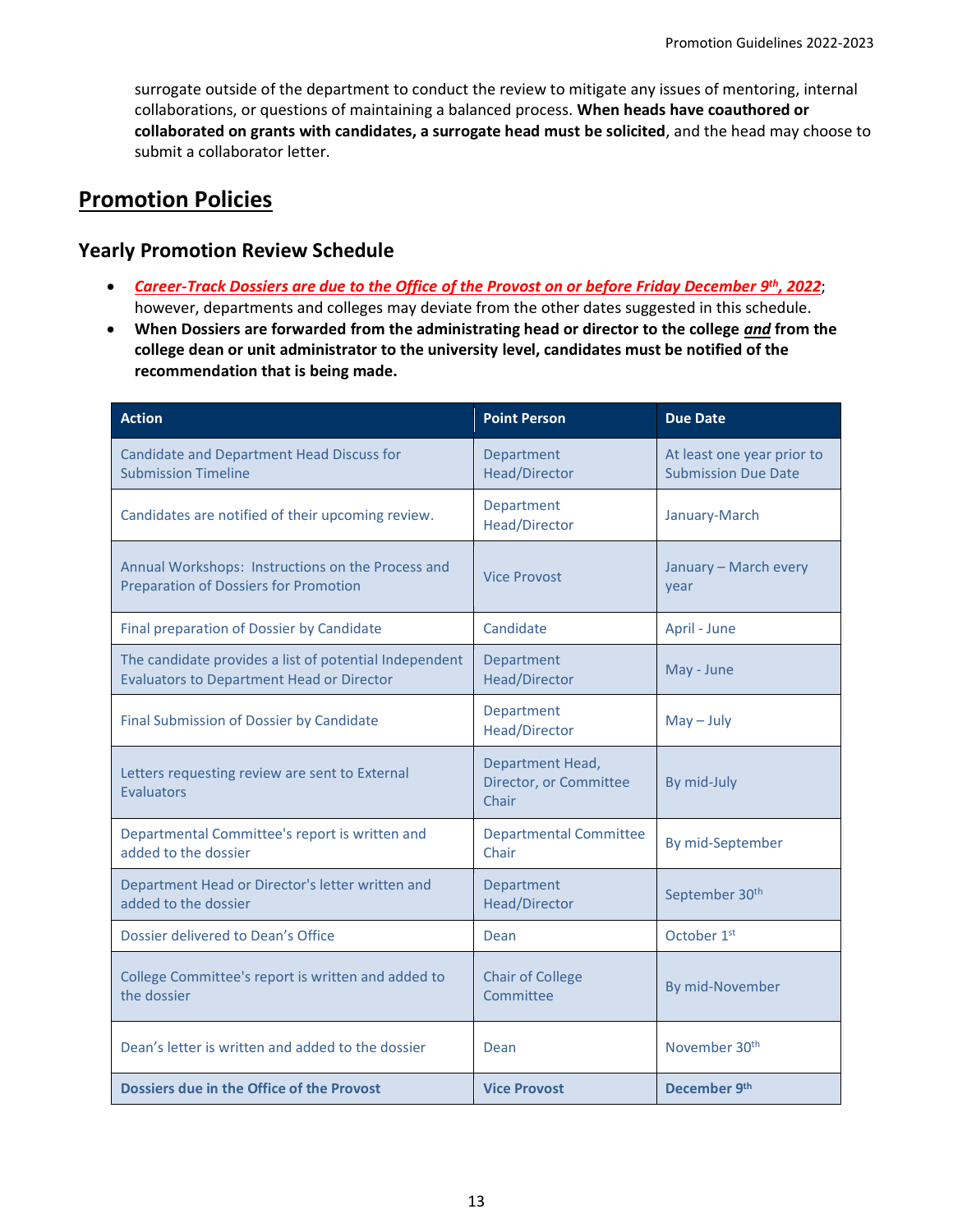| <b>Provost's letters of decision sent to candidates</b> | University Coordinator,<br>Colleges and<br><b>Departments</b> | <b>April 29, 2022</b> |
|---------------------------------------------------------|---------------------------------------------------------------|-----------------------|
|---------------------------------------------------------|---------------------------------------------------------------|-----------------------|

## **The University's Inclusive View of Scholarship**

**Candidates and reviewers should consider the resources** on the University's Inclusive View of Scholarship [https://facultyaffairs.arizona.edu/content/universitys-inclusive-view-scholarship:](https://facultyaffairs.arizona.edu/content/universitys-inclusive-view-scholarship)

Our University's Promotion criteria recognizes that research enriches teach, service, and outreach in ways that are vital to our mission as a student-centered land-grant university. Our criteria specify that promotion, tenure, or continuing status requires:

*excellent performance and the promise of continued excellence in 1) teaching, 2) service, and 3) research, creative work, and scholarship. The University values an inclusive view of scholarship in the recognition that knowledge is acquired and advanced through discovery, integration, application, and teaching. Given this perspective, promotion and tenure reviews, as detailed in the criteria of individual departments and colleges, will recognize original research contributions in peer-reviewed publications as well as integrative and applied forms of scholarship that involve cross-cutting collaborations with business and community partners, including translational research, commercialization activities, and patents.* 

### **Our inclusive view of scholarship has taken on new significance with the university's transition to becoming a Hispanic Serving Institution, and an established American Indian and Alaska Native-Serving Institution as Provost Folks notes:**

*Our inclusive view of scholarship has taken on new meaning now that we have become an Hispanic Serving institution (HSI). . . . Our integrated vision of research, outreach, and teaching has helped us recognize faculty contributions to our 100% student engagement initiative, our expansion of online and global offerings, and our wide-ranging outreach and bridge programs. . . . As we take up the work of being a HSI and AINSI, we need to ensure that we recognize HSI/AINSI -related activities in teaching, outreach, and research in our promotion reviews.*

## **Evaluation of Teaching**

Committees should take a holistic perspective that considers multiple aspects of the candidate's Teaching Portfolios, their teaching observations, their assessments of Student Course Surveys (SCS) (formerly Teacher-Course Evaluations, TCEs), and their responses to candidates' self-assessments of their teaching. The University uses this multimodal assessment of teaching to provide multiple methods of information gathering that demonstrate a more complete presentation of the quality of teaching. For further information on interpreting student assessments, see Linse'[s "Interpreting and using student ratings data: Guidance for faculty serving as](https://www.sciencedirect.com/science/article/pii/S0191491X16300232)  [administrators and on evaluation](https://www.sciencedirect.com/science/article/pii/S0191491X16300232) committees" (2017). To conduct teaching observations, the committee uses the OIA's [Classroom](http://teachingprotocol.oia.arizona.edu/) [Observation](https://teachingprotocol.oia.arizona.edu/content/4) Tool or the [Online Course Review Tool.](https://teachingprotocol.oia.arizona.edu/content/6)

## **Policies on Promotion Review Committees**

Each college and department must have a standing committee to advise the dean and department head.

- Career-track promotion committees may include faculty from other tracks, as noted in UHAP 3.3.03.A, but **career-track faculty should generally be a majority of the members of the committee**. At least three faculty members must serve on the committee to conduct the promotion review.
- **All committee members and external reviewers must have a rank superior to the candidate**. When reviewing candidates for promotion to full, committee members and reviewers must be at the full rank.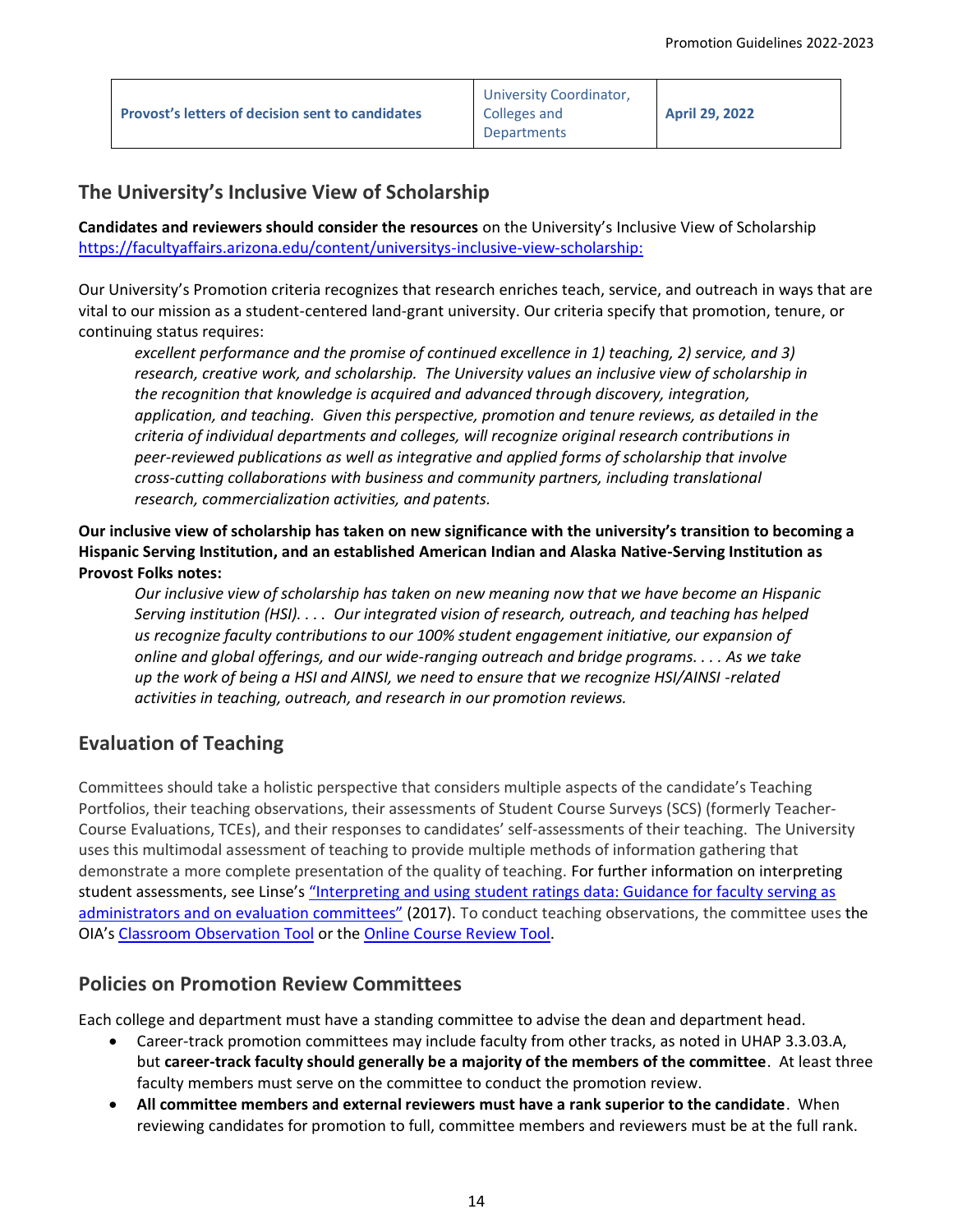- **Committee members or administrators who have coauthored substantial publications or grants with a candidate within the last five years should generally recuse themselves** to avoid raising questions about the independence of reviews. If recusing committee members is not feasible, for example because of the size of the department, the committee must address the concerns about conflicts of interest in its letter.
- **Individuals who serve concurrently** on departmental, college and/or University promotion committees must recuse themselves from voting on any case they provided a vote in an earlier committee.
- **Review committees' assessments are to be independent of the administrators** whom they advise. Standing committees normally will meet without the administrator whom they advise, as noted in UHAP.

As required in UHAP, review committees should begin their deliberations by reviewing department and college promotion criteria for research, teaching, and service and outreach. Committees should also review these standards at the end of the process and suggest revisions to their administrators. This requirement is important for career-track committees because of recent University changes in career-track promotion reviews.

**Departments that do not have criteria for reviews of career-track lecturers and professors may use their college criteria, the university optional promotion criteria for lecturers and professors, or create their own criteria and arrange for departmental review, vote and approval by the dean and provost before the review.** All approved criteria and resources are available on the Career-Track Promotion page: https://facultyaffairs.arizona.edu/content/career-track-faculty.

## **Additions to Dossiers**

On *rare occasions*, information on a candidate's work becomes available during the review process. For example, a candidate receives an award, grant or publication. Such information may be added using these procedures**:**

- 1. Candidates notify a committee chair, head or other administrators of a recent development.
- 2. The administrator or committee chair decides that the information is significant enough to be added to the dossier.
- 3. The candidate is informed that the materials will be added.
- *4. The expanded dossier must be re-reviewed by all levels.*
- 5. If the additional materials consist of factual information that might be deleterious to the candidate's case, the candidate must be given the opportunity to add a response to the dossier.
- 6. If the dossier is under review by the Office of the Provost, a request to amend the dossier must be received no later than February 1, 2022 unless the request comes from the Provost. After February 1, 2022 reassessments of dossiers will only be made for exceptional and unique achievements and not for the acceptance of a single article or grant, *especially if such work is already listed in candidates' CVs as being a work in progress or under review*.

## **Notification to Candidates on Promotion Recommendations**

As required by UHAP, heads and deans will inform candidates in writing of recommendations on renewals, promotions, tenure, or continuing status when dossiers are forwarded to the next level for review. Notifications only note the recommendation of the administrator (head, director, or dean) and not of external reviewers or committees.

## **Recognizing Candidates' Interdisciplinary Collaborations**

As noted in the University Handbook for Appointed Personnel criteria for promotion in [3.3.03](http://policy.arizona.edu/human-resources/promotion-and-tenure), "the University values collaboration among colleagues, both externally and internally, and the candidate's contributions to such collaborations will be considered in promotion reviews." The University's commitment to interdisciplinary collaborations was reinforced in 2014-15 by a series of Heads Up forums on improving support for faculty with multidisciplinary appointments in annual and promotion reviews. To help ensure that such collaborations are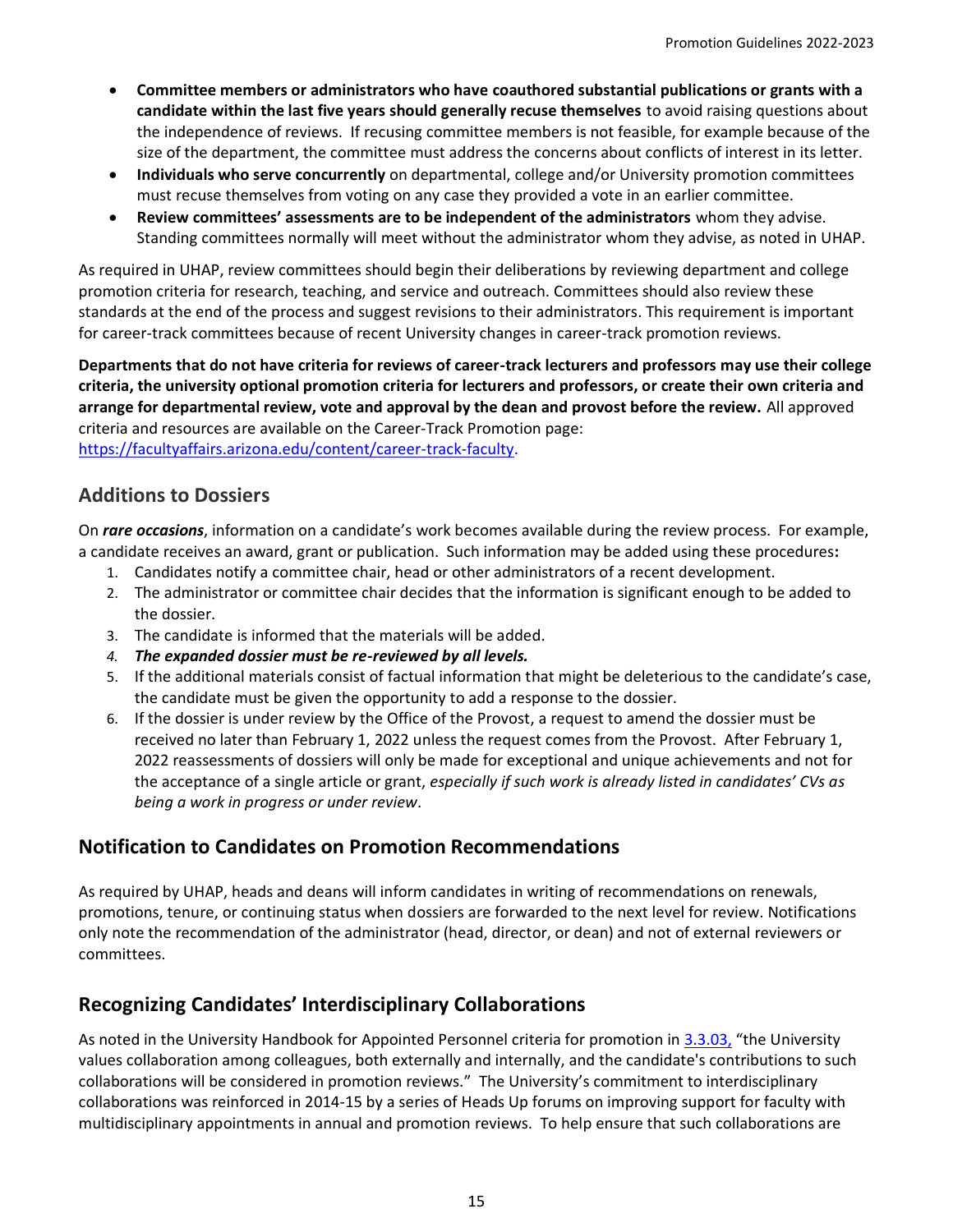fully acknowledged in promotion reviews, Promotion Dossiers include several elements to document candidates' collaborative contributions and enable committees to assess them:

- Shared appointments (those involving a split FTE) are to be acknowledged in the Summary Data Sheet in [Section 1](https://facultyaffairs.arizona.edu/content/promotion-dossier-templates) and in [Section 4](https://facultyaffairs.arizona.edu/content/promotion-dossier-templates) on the candidate's curriculum vitae.
- Such appointments are to be detailed by heads of both departments in [Appendix A:](https://facultyaffairs.arizona.edu/sites/default/files/2022-23_AppendixA_CT_CSP_PT_Checklist%20for%20Shared%20Appointments_0.pdf) Checklist for Shared Appointments, which is also to be used in drawing up such appointments.
- [Appendix C](https://facultyaffairs.arizona.edu/sites/default/files/2022-23_AppendixC_CT_CSP_PT_GIDP%20Interdisciplinary%20Activities.pdf) should be used to acknowledge and evaluate faculty involvement in Graduate Interdisciplinary Programs and other interdisciplinary units such as the BIO5 Institute.
- If a candidate is involved in a GIDP or other interdisciplinary unit, an evaluation letter should be solicited from the GIDP chairperson or unit director and included in [Section 8](https://facultyaffairs.arizona.edu/sites/default/files/2022-23_08A_GIDP%20Evaluation.pdf)A, and the departmental review committee should note and evaluate the candidate's interdisciplinary contributions.
- The departmental review committee for a candidate with a shared appointment must include at least one member from the cooperating department. Outside committee members should also be included from GIDPs or other interdisciplinary units if a candidate's research, teaching, and service have a strong interdisciplinary component [\(Appendix C\)](https://facultyaffairs.arizona.edu/sites/default/files/2022-23_AppendixC_CT_CSP_PT_GIDP%20Interdisciplinary%20Activities.pdf).
- Department heads for shared appointments may collaborate upon a single letter, or letters may be submitted by both department heads.

# **Considering Findings of Professional Misconduct**

The policies governing promotion are set out in [University Handbook on Appointed Personnel](https://policy.arizona.edu/employment-human-resources/promotion-and-tenure) (UHAP) 3.3.03.B. Those policies specify that

*the University expects the highest standards of professional conduct, as detailed in the Statement on Professional Conduct in UHAP [7.01.01.](https://policy.arizona.edu/faculty-affairs-and-academics/professional-conduct) This Statement sets out the expectation that faculty will uphold scholarly standards, maintain intellectual honesty, and 'respect the dignity of others,' including their 'right to express differing opinions.' In assessing professional conduct, reviewers may consider documented violations of other University's policies, such as those on Research Integrity, Nondiscrimination and Anti-Harassment, Misuse of University Assets, and Workplace Violence*.

As noted in the UHAP [3.3.03.B,](https://policy.arizona.edu/employment-human-resources/promotion-and-tenure) reviewers may decide to consider annual reviews when reviewing candidates who have been reprimanded for professional misconduct. If annual reviews are considered, then consideration should also be given to any written response or appeal that may have been submitted by the faculty member.

Promotion committee members, department heads, and deans should understand that the UHAP provisions on considering professional misconduct clearly distinguish general concerns about candidate's collegiality from violations of university policies and reprimands for behaviors that directly affect candidates' teaching, research and service. As noted in the American Association of University Professionals' *[On Collegiality as a Criterion in](http://www.aaup.org/report/collegiality-criterion-faculty-evaluation)  [Evaluations,](http://www.aaup.org/report/collegiality-criterion-faculty-evaluation)* "collegiality is not a distinct capacity to be assessed independently of the traditional triumvirate of teaching, scholarship, and service. It is rather a quality whose value is expressed in the successful execution of these three functions." Violations of professional conduct should be assessed against how they affect a candidate's effectiveness in working with students, fellow researchers, and external and internal collaborators to achieve the goals set out in their assigned duties.

Questions on this policy and related procedures should be address to Asya Roberts in the Provost's Office at 626- 0202 or [facultyaffairs@email.arizona.edu.](mailto:asya@arizona.edu)

## **Clinical-Track Faculty Promotions**

Provisions in UHAP [Chapter 3.3.03](http://policy.arizona.edu/employmenthuman-resources/promotion-and-tenure) were made for promotion reviews of faculty in the Colleges of Medicine in Tucson and Phoenix with clinical series and clinical scholar titles. These provisions are being used on a provision basis pending final approval from the President. Such clinical faculty use a Clinical Dossier Template that aligns with their clinical duties. Clinical faculty reviews include reviews by departmental committees, heads, college